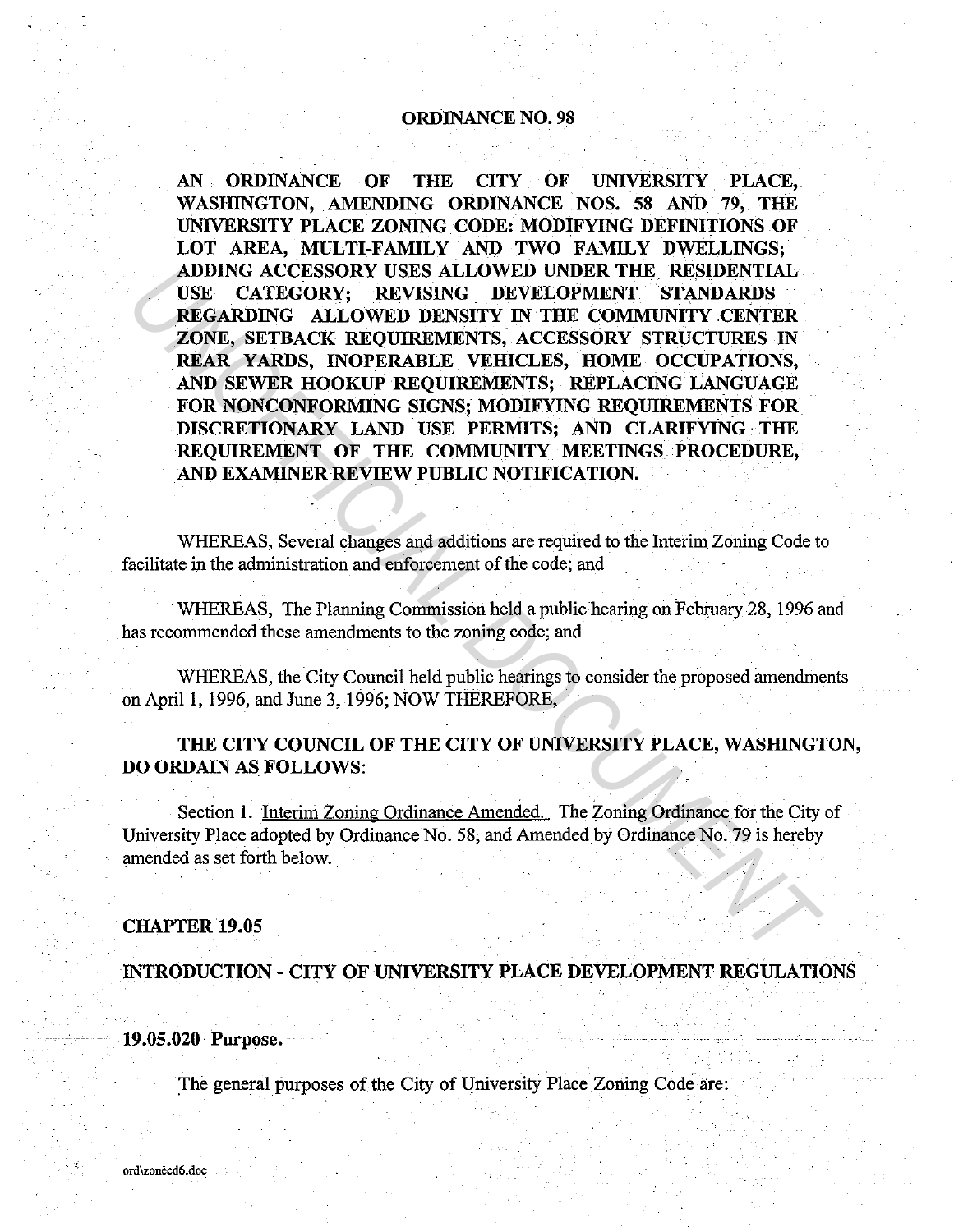To implement the City of University Place Comprehensive Plan in accordance with RCW 36.70 et seq. (Planning Enabling Act) and RCW 36.70A et seq. (Growth Management Act):

#### **CHAPTER 19.15**

1.

#### **DEFINITIONS**

Home Occupation. Home Occupation means any business activity carried on within the principal residence or within a permitted accessory structure, incidental and secondary to the residential use of the dwelling unit, including the use of the dwelling unit as a business address in a directory or as a business mailing address. Home Occupation means any activity conducted primarily for financial gain or profit in the principal residence or a permitted accessory structure, which is clearly incidental and secondary to the residential use of the property. An activity inconsistent with the performance standards of this chapter shall be subject to the provisions of this code, even if such activity is conducted without monetary compensation or on a not for profit basis.

Inoperable Vehicle: An inoperable vehicle shall mean an uninsured or unregistered vehicle or a vehicle without current license tabs An inoperable vehicle is any type of vehicle which is apparently inoperable or which requires repairs in order to be operated legally on public roads. Repairs include but are not limited to, replacement of a window, windshield, wheel, tire, motor, or transmission.

Lot, Area. Lot area means the total area within the lot lines of a lot, excluding any right-ofway. For the purposes of this regulation, any portion of a lot lying within a right-of-way or below the ordinary high water mark or lawfully constructed bulkhead may not be included in a lot area or density calculation.

Multi-Family. Multi-Family means a structure containing 3 or more dwelling units, with the units joined to one another. Multi-family includes three (3) or more dwelling units on a single lot or parcel, except as specifically provided in mobile home parks and Planned Development Districts.

Two-Family. Two-Family means two dwelling units which are attached to one another within the same building. Two- Family housing types are also known as duplexes.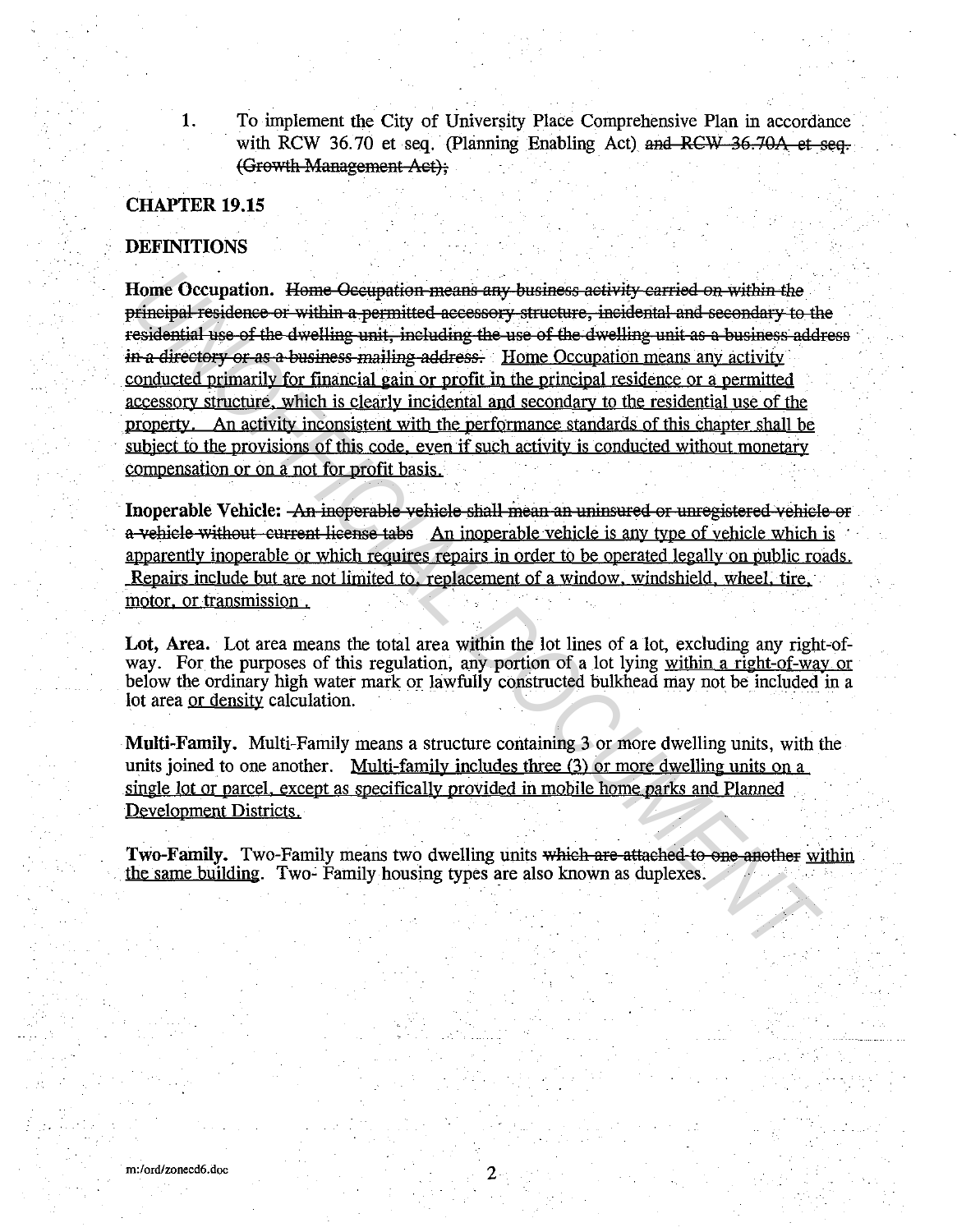#### ZONE CLASSIFICATIONS AND USE TABLES

19.25.400 · Accessory Uses And Structures

E. Accessory Use List. The following accessory uses are customarily found . within one or more use categories.

1. Residential.

g.

- a. Carports or garages for the sole use of occupants of premises and their guests, attached or detached (without fee to guests), for storage of motor vehicles, boats, recreational vehicles, and/or planes;  $\mathbf{p}$   $\mathbf{p}$   $\mathbf{p}$   $\mathbf{p}$   $\mathbf{p}$   $\mathbf{p}$   $\mathbf{p}$   $\mathbf{p}$   $\mathbf{p}$   $\mathbf{p}$   $\mathbf{p}$   $\mathbf{p}$   $\mathbf{p}$   $\mathbf{p}$   $\mathbf{p}$   $\mathbf{p}$   $\mathbf{p}$   $\mathbf{p}$   $\mathbf{p}$   $\mathbf{p}$   $\mathbf{p}$   $\mathbf{p}$   $\mathbf{p}$   $\mathbf{p$ 
	-
- **b. Greenhouse, private and non-commercial; c.** Storage buildings for yard maintenance equipment and household goods;
- d. Underground fuel storage tanks to serve a residential subdivision; and  $\mathcal{F}$  and  $\mathcal{F}$  and  $\mathcal{F}$  and  $\mathcal{F}$  are the set of  $\mathcal{F}$  and  $\mathcal{F}$
- e. Refer to Section 19.25.400.E8 for uses applicable in more than one use category; and
- f. The outdoor storage of vehicles or parts thereof , for a period of 72 hours or more. is permitted in MSF and HRD zones. subject . to the following provisions:
- The outdoor storage of inoperable vehicles and vehicle parts shall be screened from neighboring properties and the public right-of-way by a solid fence or approved level 3 landscaping pursuant to Section 19.35.030(G). Storage of inoperable vehicles is prohibited in required front or side yard setbacks areas. Open or unscreened storage of inoperable vehicles is permitted for a seven day period while a vehicle is undergoing or awaiting repairs. **E.** Accessory Use List. The following accessory uses are customarily found<br>
avidain one or more use categories.<br> **E.** Residential Carporis or garages for the sole use of occupants of premises<br>
a. Carporis or garages for t
	- 2. In no event shall any outdoor storage of commercial vehicles in excess of 10.000 GVW be permitted in the MSF or HRD zones, and

The outdoor storage of two boats or non-motorized recreation vehicles: Non motorized recreation vehicles include but are not limited to camper trailers, tent trailers, boat and recreation vehicle trailers. Non motorized recreation vehicles do not include bicycles and similar sports equipment. Outdoor storage of additional boats and/or non motorized recreation vehicles shall

3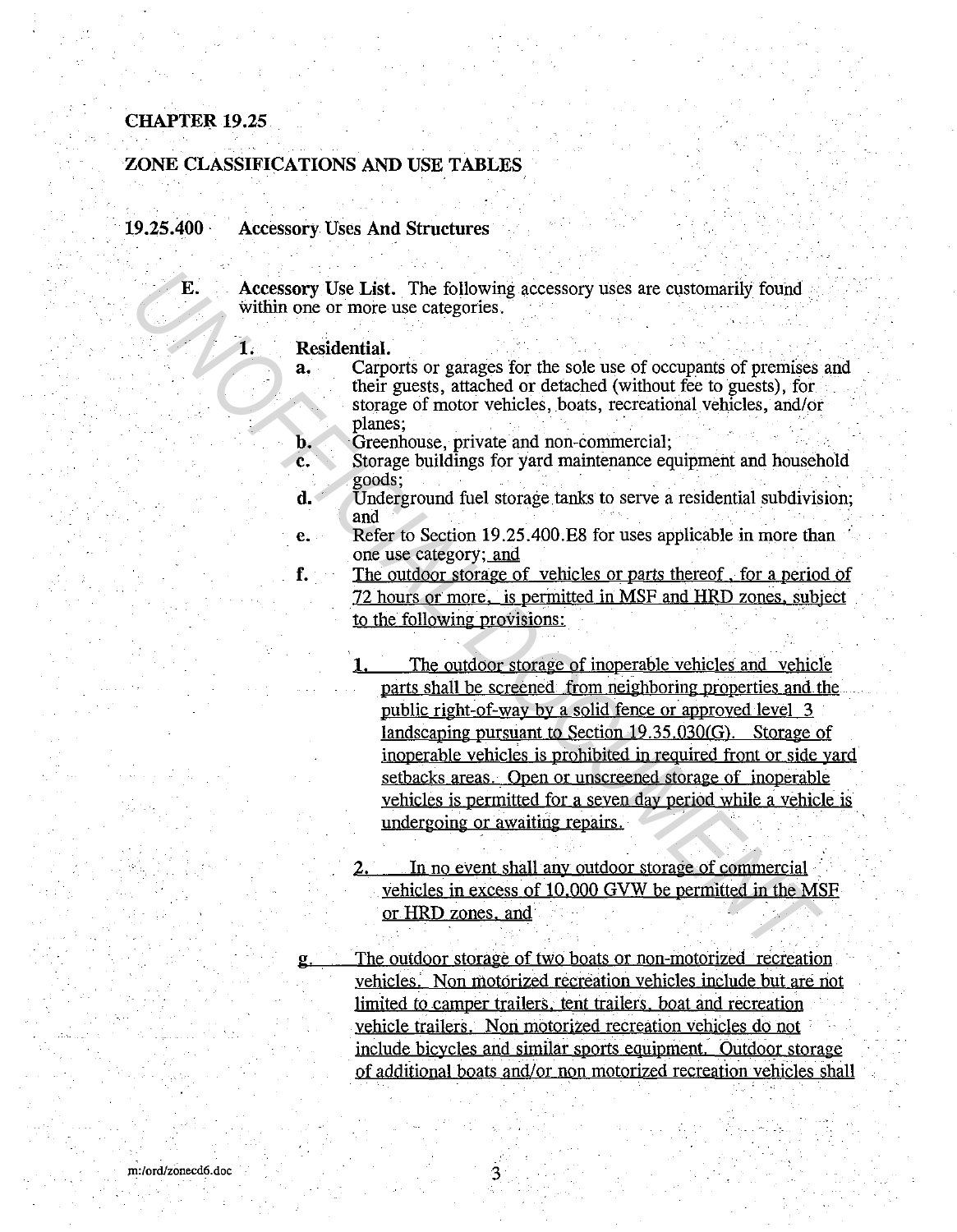screened from neighboring properties and the pubic right-of-way by a solid fence or approved level 3 landscaping pursuant to Section 19.35.030(G). Storage of additional vehicles is prohibited in required front or side yard setbacks.

4

*UNOFFICIAL DOCUMENT*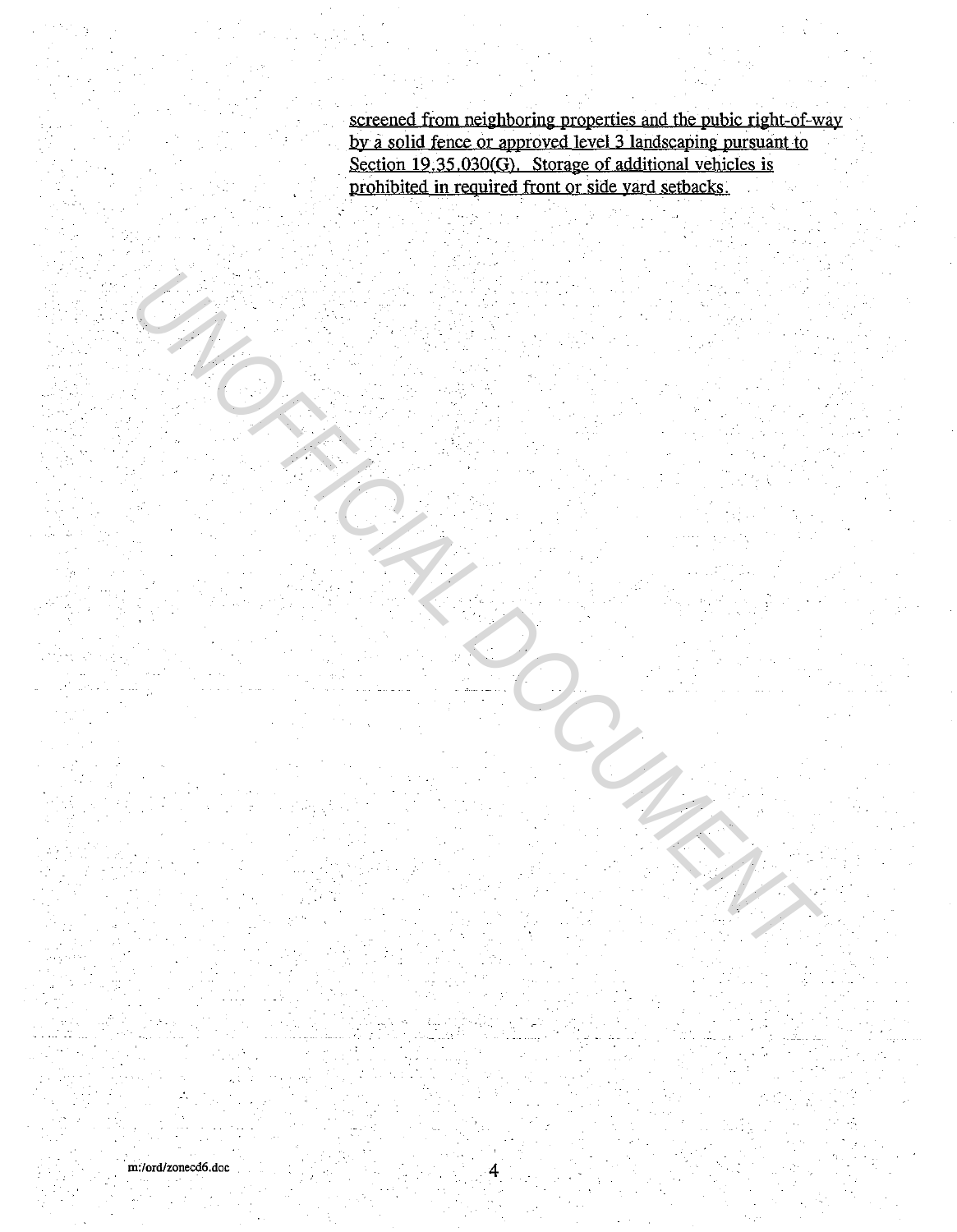## **DEVELOPMENT STANDARDS**

## **19.35.020 DENSITY AND DIMENSION**

# **B. Tables.**

| 2.8 <sub>1</sub>                                | <b>Density and Dimension Tables.</b>                        |                                        |              |                                                                |                                                 |                                                     |
|-------------------------------------------------|-------------------------------------------------------------|----------------------------------------|--------------|----------------------------------------------------------------|-------------------------------------------------|-----------------------------------------------------|
| <b>Density</b><br>8.<br><b>Dimensio</b>         |                                                             | <b>Urban Zone Classifications</b>      |              |                                                                |                                                 |                                                     |
|                                                 | <b>Employment</b><br><b>Centers</b>                         | <b>Urban Centers</b>                   |              |                                                                | <b>Urban Districts</b>                          | <b>Unbana</b> Reco                                  |
|                                                 | <b>MEC</b><br>Moderate<br>Intensity<br>Employment<br>Center | $\overline{C}C$<br>Community<br>Center |              | <b>MUD</b><br><b>District</b><br><b>HRD</b><br><b>District</b> | Mixed Use<br><b>High Density</b><br>Residential | <b>MSF</b><br>Moderate<br>Density Single-<br>Family |
|                                                 | <b>MEC</b>                                                  | $\overline{\text{cc}}$                 |              | <b>MUD</b>                                                     | <b>HRD</b>                                      | MSE                                                 |
| <b>Base Density</b><br>$(du/ac)$ <sup>(1)</sup> |                                                             | $10-4$                                 | 10           |                                                                | 10                                              | $\lambda^{(1)}$                                     |
| Maximum<br>Density (du/ac)                      |                                                             | $12\,$ $6^\mathrm{op}$                 |              | $\overline{12^{25}}$                                           | $12^{(2)}$                                      | $\overline{6}$ <sup>20</sup>                        |
| Setback,<br><b>Arterial Streets</b>             | 35'                                                         | 35 <sup>2</sup>                        | 25'          |                                                                | 25'                                             | $25^{\circ}$                                        |
| Setback, Other<br>$\text{Roads}$                | 25'                                                         | $25^\circ$                             | $25^{\circ}$ |                                                                | 25'                                             | $25^{\circ}$                                        |
| Setback, Rear                                   | $0^{(4)}$                                                   | $0^{(4)}$                              |              | $0^{(4)}$                                                      | $0^{1(4)}$                                      | $30^{\circ}$                                        |
| Setback, Side                                   | $0^{1(4)}$                                                  | $0^{(4)}$                              |              | $0^{(4)}$                                                      | $0^{(4)}$                                       | 8 <sup>1</sup>                                      |
| Height                                          | $40^\circ$                                                  | 40 <sup>3</sup>                        |              | 40'                                                            | 40'                                             | $35^{\circ}$                                        |
| Minimum Lot<br>Dimension                        |                                                             | 35 <sup>2</sup>                        |              | <u>35'</u>                                                     | 35                                              | 35)                                                 |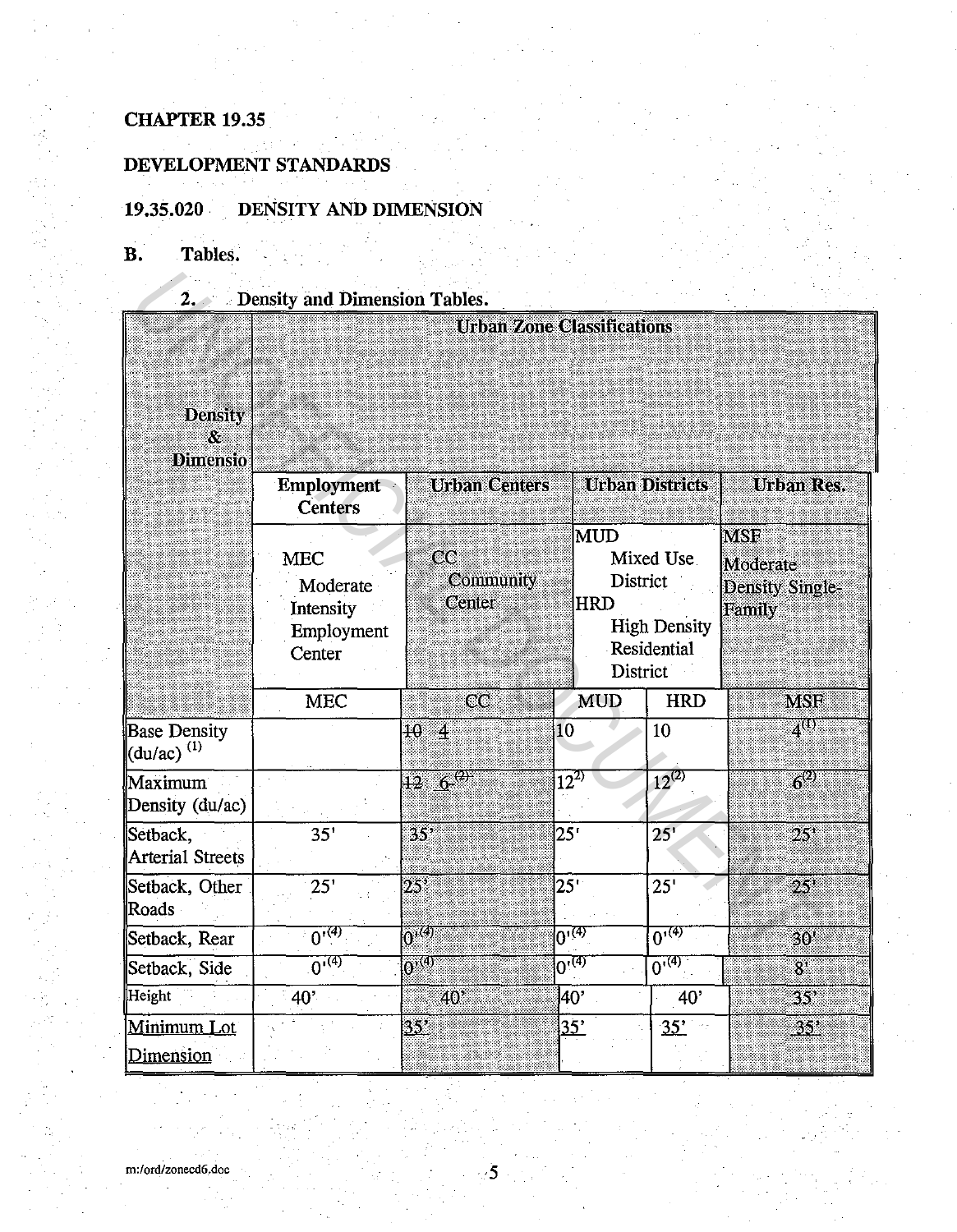#### D. Setback Standards.

1. Setback Measurement. A setback is measured from the edge of a street right-of-way, access easement or private road. Where there is no street right~of-way, access easement or private road, a setback is measured from the property line. A setback is measured to the leading edge of a structure or the foundation of a building.

Accessory Structures, Rear Yard Exception. One single story garden shed and greenhouse not to exceed 80 square feet, children's play equipment, swimming pools, arbors and gazebos may be placed in a rear yard, but shall not be closer than five (5) feet to a property line, and shall meet the requirements of Section 25 .400.D .1. An accessory garage up to 800 square feet may be placed within the rear yard, but must maintain a minimum fifteen(15) ten  $(10)$  foot setback from the rear property line, and be located at least-ten  $(10)$  five  $(5)$  feet from the primary structure. **The structure or the foundation of a building:**<br> **Exact Structures, Rear Yard Exception.** One single story gave sheld and greenbouse not to exceed 80 square feet, children's play<br>
equipment, swimming pools, arbors and gaz

#### 9.35.040 LOADING AREA REQUIREMENTS AND OFFSTREET PARKING

O. Inoperable Vehicles.

3.

 $1$ An inoperable vehiele shall be a vehicle without a valid registration, and/or current licenses tabs.

- 2. Inoperable Vehicles and Motor Vehicles Accessories. The outdoor storage of an inoperable vehicle, vehicle parts and/or vehicle aecessories such as but not limited to, camper shells and equipment trailers shall be screened from neighbors properties and any public rightof way and prohibited in any front or side yard. The outdoor storage of more than 3 inoperable vehicles shall be considered a salvage vard and permitted only in the appropriate zones.
	- Sereening. For the purpose of this subsection screening shall mean an arrangement of natural or manmade materials installed for the purpose of eoncealing a specific area from view. The term includes but is not limited to, solid walls and fencing, dense hedges and Landscaping.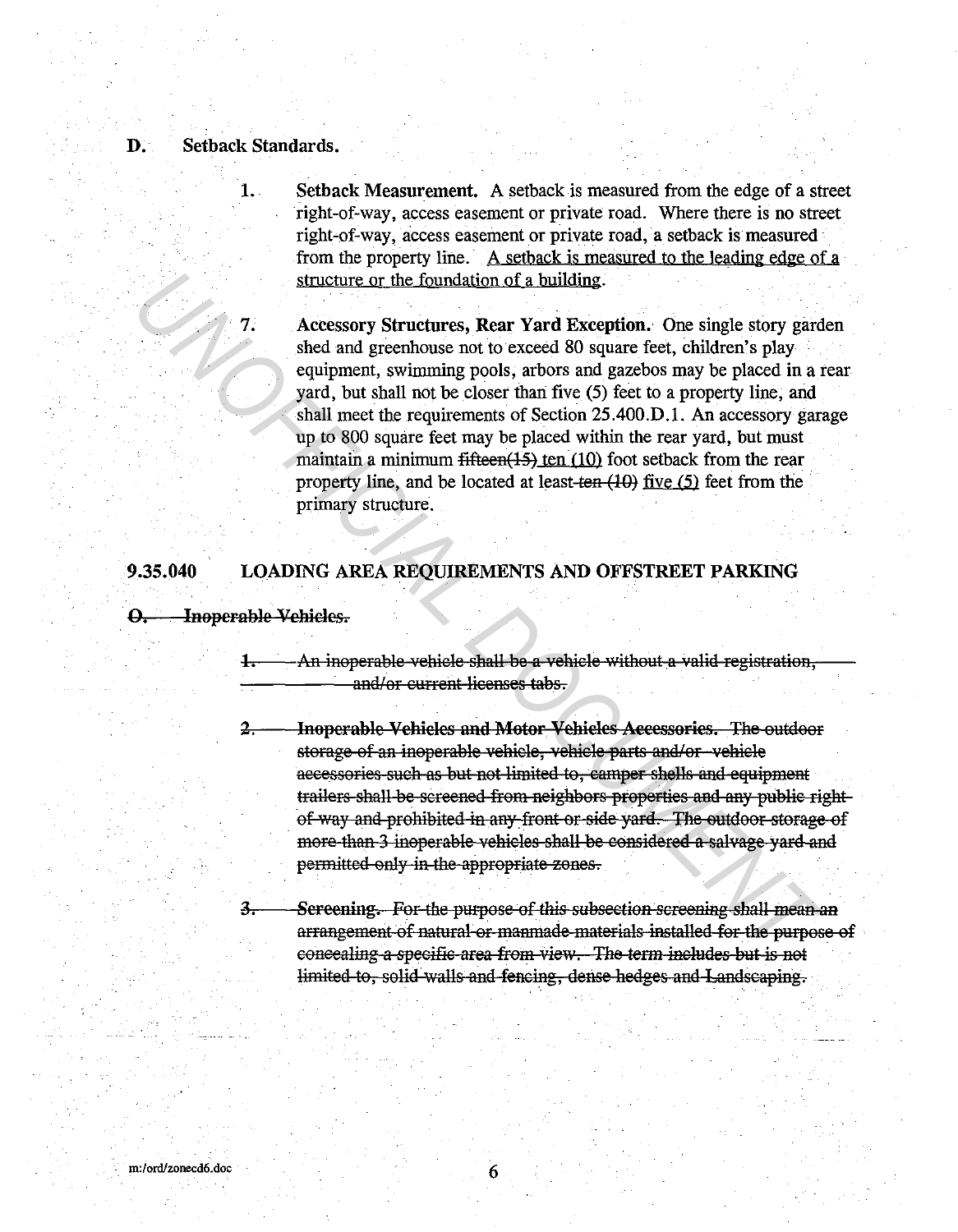## 19.35.060 HOME OCCUPATIONS

- General Provisions and standards. The following general provisions and  $\overline{2}$ . standards shall apply to all home occupation activities.
	- Vehicle repair, alteration, or rebuilding shall not be permitted as a home  $\mathbf{O}$ occupation.

#### 19.35.140 IMPROVEMENTS

D.

Sanitary Sewers: At the time of new development, expansion, or major tenant improvement which will increase the amount of wastewater generated, property owners are required to hook up to existing and available sewers lying within 300 feet of the property at the property owners expense.

> If connecting to the existing sewer requires the property owner to obtain an easement across private property but the property owner is unable to do so and can provide evidence that a reasonable attempt to obtain such easement was made, and providing further that hookup to any existing and available sewer requires the property owner to extend a line greater than 1000 feet, a waiver from this requirement can be granted. This waiver provision does not apply to new subdivisions of 5-or more lots.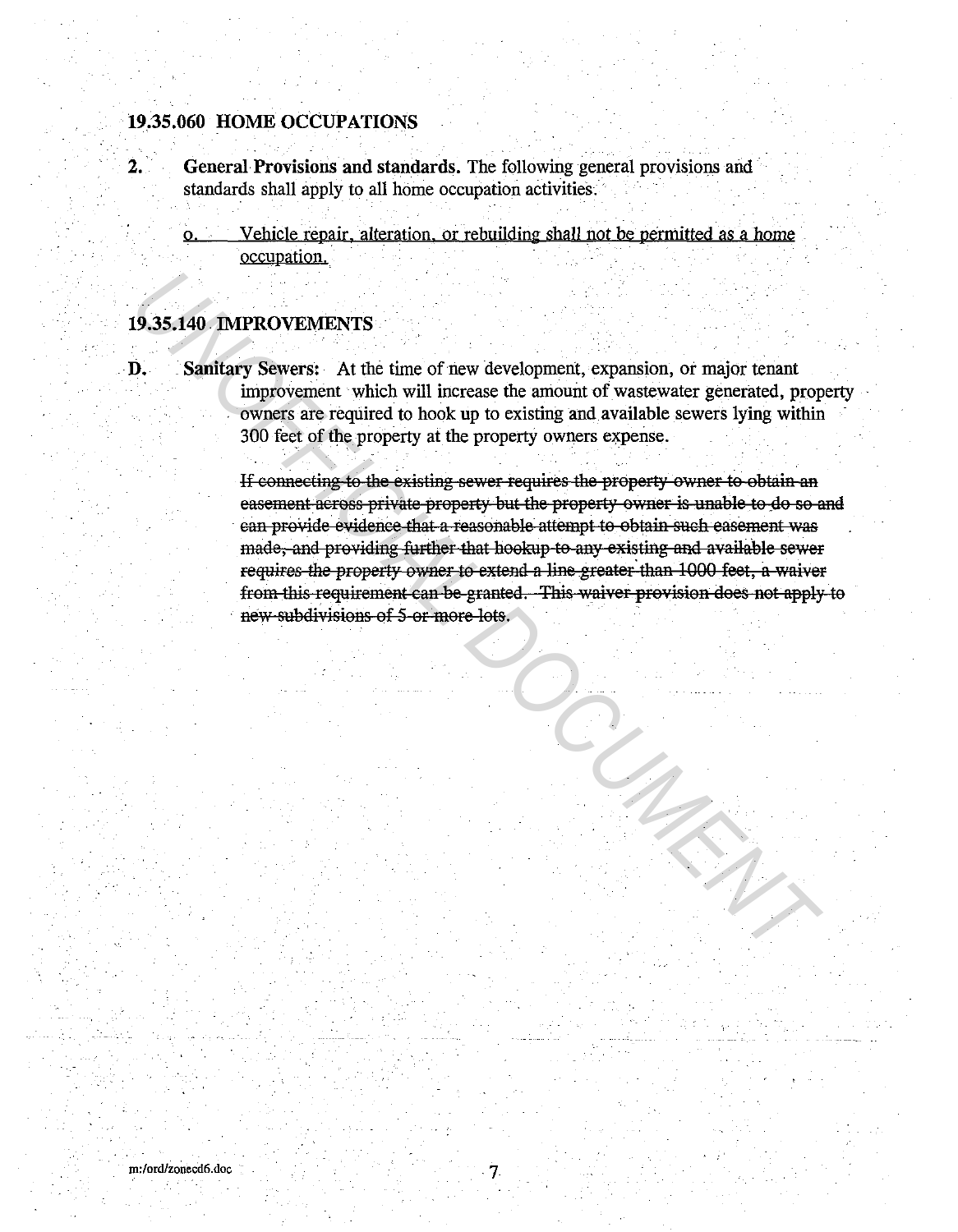#### **SIGNS**

#### 19.45.430 Replacement of Nonconforming Signs

Any sign which is nonconforming in that it does not conform to the regulations in this chapter shall either be removed or brought into compliance with the chapter requirements within the time period specified herein.

Any sign existing within the City on January 3, 1996, the date of the adoption of this ordinance, that does not comply with this chapter must be removed or brought into compliance by December 31, 2001. Any nonconforming sign legally installed within the City after January 3, 1996 must be removed or brought into compliance by December 31, 2001. Any nonconforming sign in an area subsequently annexed into the City shall be removed or brought into compliance with this chapter five (5) years after the effective date of the annexation.

Except as provided in this chapter. signs in existence on August 31. 1995 which did not conform to the provisions of this chapter. but which were constructed. erected. or maintained. in compliance will all previous Pierce County regulations. shall be regarded as nonconforming. Each nonconforming sign and sign structure shall be allowed to be displayed for a period of time that allows a reasonable opportunity for the owner to benefit from the investment made in the sign. This period shall be seven  $(7)$  years. After this time has expired. nonconforming signs and sign structures shall be removed or otherwise brought into compliance with this code. The table below establishes a fair and equitable time schedule for such compliance. Where there is no record of a permit being issued, the sign shall be considered illegal. Final gither be removed or brought into compliance with the chapter requirements within the period specified herein.<br>
Any sign swissing with this chapter must be removed or brought into compliance by<br>
Any sign sying with

| Date of Permitting  | Date of Removal |
|---------------------|-----------------|
| $1/01/95 - 8/31/95$ | 12/31/02        |
| 1/01/94 - 12/31/94  | 12/31/01        |
| 1/01/93 - 12/31/93  | 12/31/00        |
| 1/01/92 - 12/31/92  | 12/31/99        |
| 1/01/91 - 12/31/91  | 12/31/98        |
| Prior to 12/31/90   | 12/31/97        |

Any sign not removed within the time limit stated herein shall be deemed a public nuisance. subject to the removal provisions of this chapter, and shall be removed by the City if the sign owner or property owner fails to do so after being so ordered by the Director or designee. Cost of said removal shall be borne by the sign owner or property owner and may be recovered by the City, if necessary by placing a lien on the property from which the sign has been removed.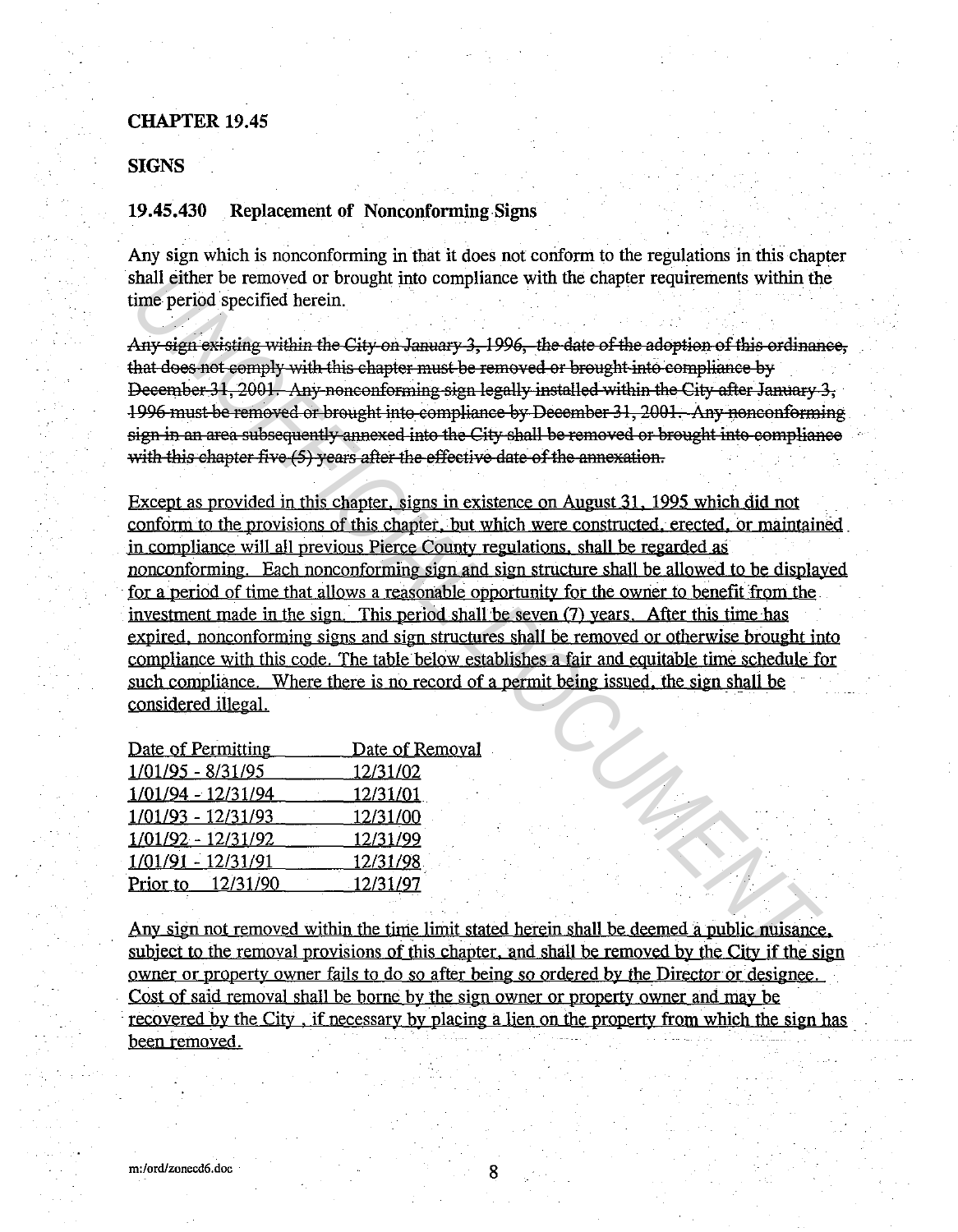Signs that received permits for face changes in accordance with this Chapter prior to the effective date of the provision. shall be considered new signs for the proposes of this provision and if nonconforming, shall be brought into compliance by  $12/31/02$ .

#### CHAPTER 19.75

#### DISCRETIONARY LAND USE PERMITS

#### 19.75.050 PLANNED DEVELOPMENT DISTRICTS

P. Permissive Variation from Standard Requirements. In considering a proposed development plan, the approval may involve modifications in the regulations, requirements, and standards of the underlying zone in which the project is located so as to appropriately accomplish the purpose of this Section. In making such modifications as are deemed appropriate, the following, except for item 1. which may not be exceeded, guidelines shall apply.

6. Internal Roads All internal roads shall be constructed to public road standards. except when permitted by the Examiner. the road easement width may be reduced to not less than 36 feet. Road easement area can not be counted in allowed density calculations. To offset the reduction in road easement width. an area adjacent to public property not smaller than the area equal to the difference in area between the reduced road width and the required road width shall be dedicated or transferred into public ownership. The City must approve the area for dedication or transfer. The area dedicated or transferred to the public may be used in density calculations. **UNCRETIONARY LAND USE PERMITS**<br> **U.37.650** PLANNED DEVELOPMENT DISTRICTS<br> **P.** Permissive Variation from Standard Requirements. In considering a proposed<br>
development plan, the approval may involve modifications in the re

R. Parties Bound by PDD District. Once the preliminary development plan is approved by the Examiner, all persons and parties, their successors, and heirs who own or have any interest in the real property within the proposed PDD, are bound by the Examiner's action. The applicant(s) shall record a deed restriction on the subject property. The deed restriction shall include the conditions of PDD approval

#### 19. 75.070 NONCONFORMING USE PERMIT

C. Administrative Nonconforming Use Permit. An Administrative Nonconforming Use Permit is required for a limited expansion of a noneonforming use or for a change of a nonconforming use. An Administrative Nonconforming Use Permit is allowed after approval from the Director. The Director may impose such conditions as deemed necessary to ensure proposals conform to the intent of the Comprehensive Plan, appropriate Community Plan, and any implementing regulation.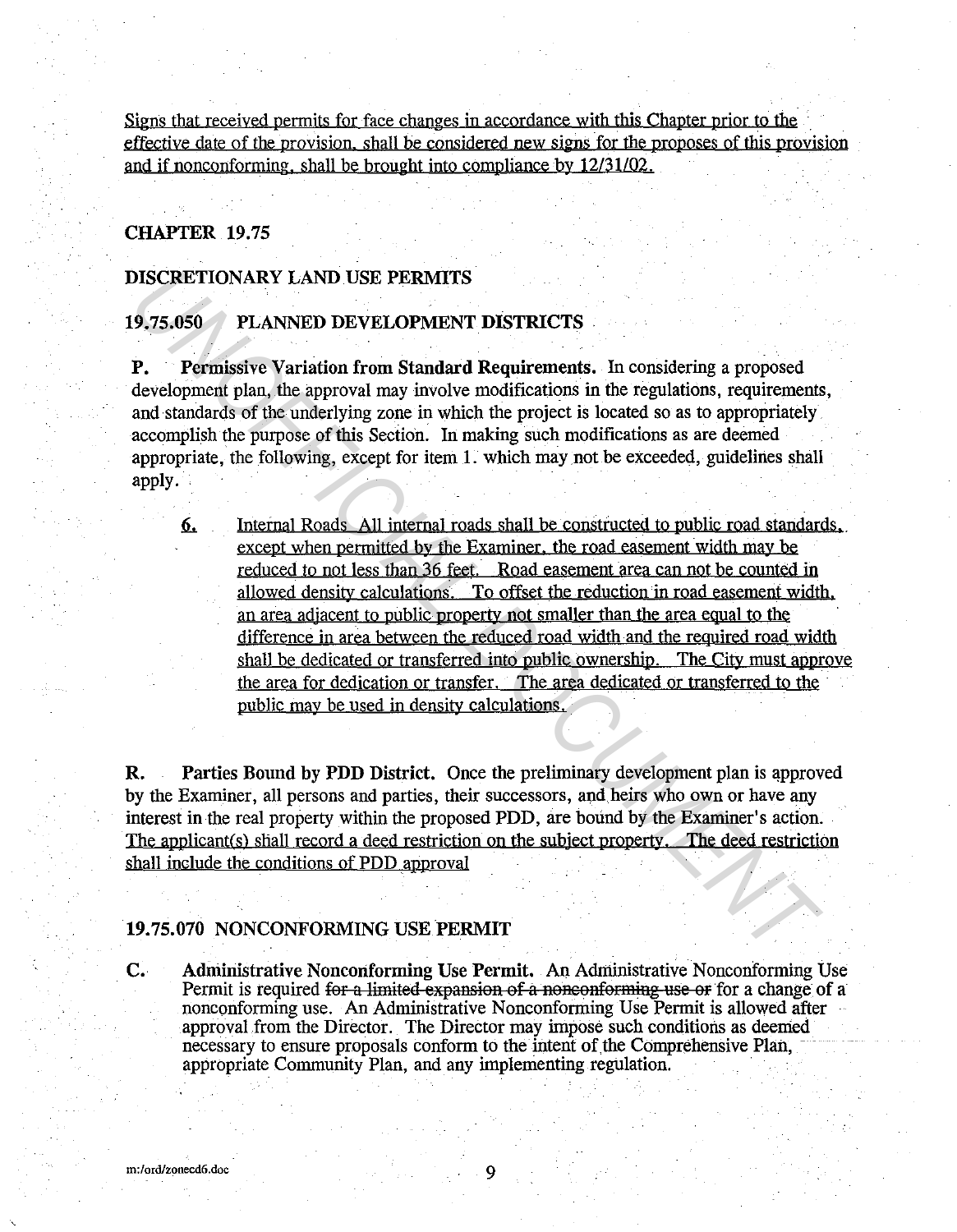#### PROCEDURES

#### 19.85.020 APPLICATIONS, REVIEW PROCESS AND PERMITS

- B. Applicability. The regulations identified in this section apply to Discretionary Land Use Permits which are recognized by the Department. These include two types:  $\mathbf{y} = \mathbf{y}$  is a set of  $\mathbf{y} = \mathbf{y}$  is a set of  $\mathbf{y} = \mathbf{y}$ 
	- 1. Administrative review includes but is not limited to, Administrative Variance, Administrative Nonconforming Use, Short Plats, Large Lot Subdivisions, Lot Combinations, Boundary Line Adjustments, Binding Site Plans, Minor Amendments, and Home Occupations Permits.
	- 2. Hearing Examiner review includes but is not limited to Conditional Use, Formal Subdivision, Planned Unit Development, Shoreline Substantial Development, Shoreline Conditional Use, Shoreline Nonconforming Use, Shoreline Variance, Variance, Non Conforming Use and Major Amendments.

#### C. Application Requirements.

2. Community Meeting. For land use actions that required approval by the Hearing Examiner following the pre-application meeting and before submitting an application, the applicant shall conduct a public meeting to solicit input and suggestions from the community. A member of the planning staff should shall attend. Notice of the public meeting shall be made in accordance with Section  $85020(E)(2)$  (notice to neighbors) and held on a weekday evening. Community meetings are not required for variances, or when waived by the Director for Conditional permits Special Use Permits which do not abut or have an impact on residential properties. From the two-states of the two-states of the Control Control Control Control Control Control Control Control Control Control Control Control Control Control States (Administrative Nonconforming Use, Short Plats, Large LC a

#### E. Review Process.

- 2. Hearing Examiner Review. Hearing Examiner Review is utilized when processing applications for Special Use Permits including, but not limited to: Conditional Use, Formal Subdivision, Nonconforming Use, Planned Unit Development, Shoreline Substantial Development, Shoreline Conditional Use, Shoreline Nonconforming Use, Shoreline Variance, and Variance. Hearing Examiner Review shall be subject to the City's Hearings Examiner Ordinance.
- 3. Administrative Review. Administrative Review is utilized when processing applications for Administrative Permits including, but not limited to: Administrative Variance, Administrative Nonconforming Use, Short Plats, Large Lot Subdivisions, Lot Combinations, Boundary Line Adjustments, Minor Amendments, Home Occupation Permits, and Binding Site Plans. Administrative Review shall be subject to the following provisions: